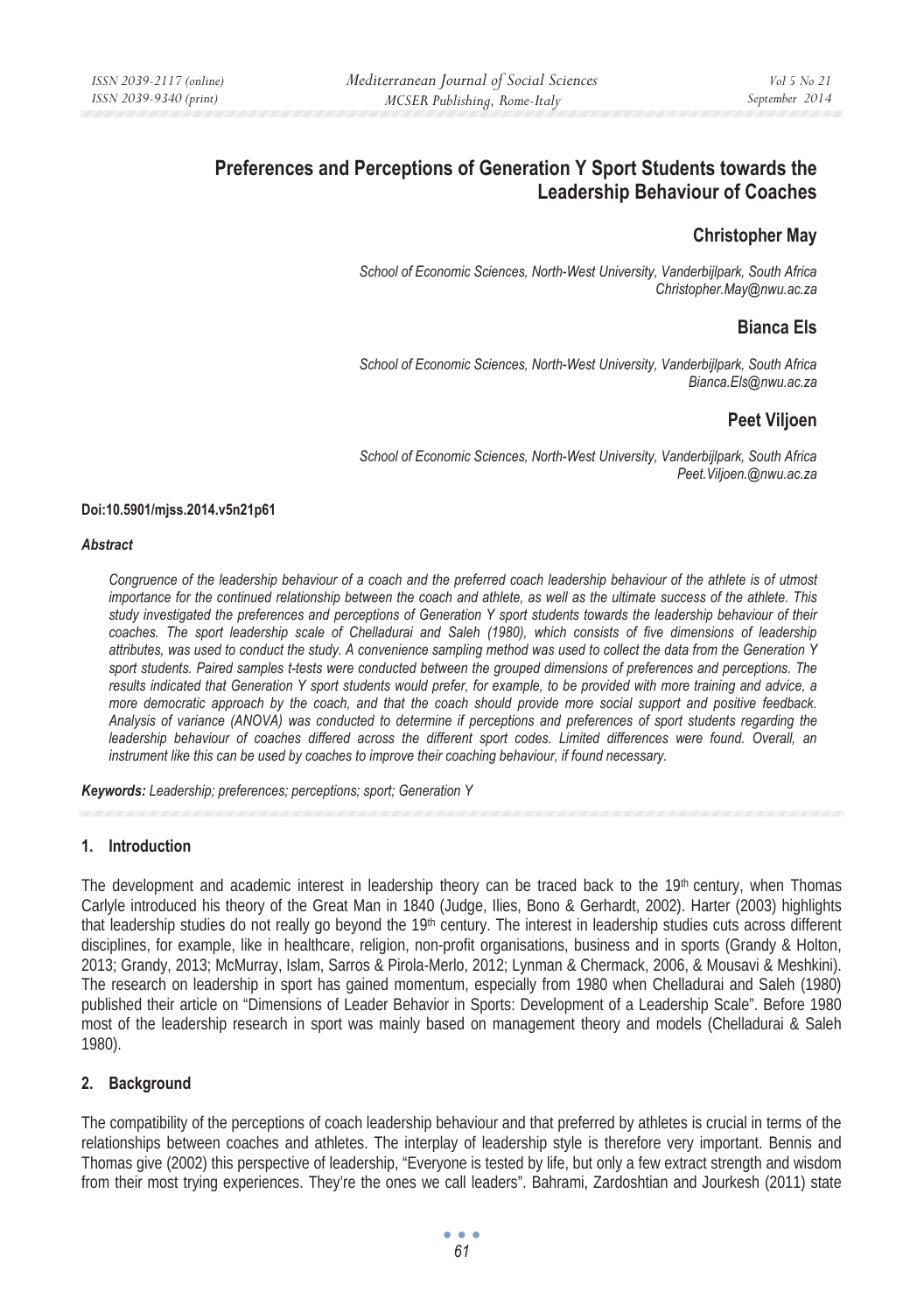that a coach or leader should be considered as a full supplement/supportive factor, and not a disciplinarian or dictator. In other words, a coach should be one who plays the role of a facilitator. A successful coach must be flexible in his/her leadership. However, coaches are different with respect to their personality and leadership behaviours, but they have an effect on their players' physical and mental responses (Bahrami et al., 2011). Moreover, coaches are effective agents in their players' activity, enjoyment, resignation, motivation and self-confidence. Some studies apply the term ''coach'' and ''leadership'' interchangeably.

McCormack (2007) states that the most crucial factor of a coach's success is that he/she can assist athletes to develop their skills with high-level efficiencies. It is necessary for a coach to recognise athletes' mental and psychic features which impact on their performances. This behaviour has a better effect on the athlete's success in the sport field (Meer & Rosen, 2008). Meer and Rosen (2008) further state that efficient coaches are those who are familiar with the psychological and sociological issues of the athletes' as well. In other words, coaches do not only care about sport skills, but also consider mental and other skills such as leadership and people skills (Meer & Rosen, 2008). One of the important challenges of a coach is to keep the athletes motivated all the time. To keep athletes motivated, good leadership is necessary. Vallerand (2004) is of the opinion that a coach cannot motivate athletes while there is a lack of leadership in his/her coaching style. However, what the athlete prefers may not work towards the desired outcome. A case in point to illustrate this; a study has been conducted in the Philippines among dancing students and it was found that an autocratic coaching style is better than a participative style in increasing dance performance (Castillo, Balibay, Alarcon, Picar, Lampitoc, Baylon & Espinosa (2014).

This study focused on Chelladurai and Saleh's (1980) leadership scale for sports (LSS) in determining the perceptions and preferences of Generation Y sport students regarding the leadership behaviour of their coaches. The use of the Chelladurai and Saleh (1980) scale became quite popular and a number of studies were replicated using the LSS. Many of the studies emphasised different aspects of leadership using the LSS (Chelladurai & Saleh, 1980). Some researchers focussed on the leadership perceptions' dimension, for example, with regard to its relationship with team success, team cohesion and skill development (Lovelin & Hanold, 2014; Crăciun & Rus, 2009; Alfermann, Lee & Würth, 2005) while others concentrated on the leadership preferences' dimension, for example, with regard to its relationship with athletes' satisfaction, motivation and leadership styles (Bassa, 2012; Surujlal & Dhurup, 2012; Nazarudin, Fauzee, Jamalis, Geok & Din; 2009; Singh & Surujlal, 2006). Chelladurai and Saleh (1980) looked at both preferences and perceptions of the leadership behaviour of coaches. Many of the studies before 1980 mainly used management/business leadership scales to determine the leadership style and traits of coaches. Chelladurai (1984) also introduced the concept of discrepancy between preferences and perceptions of leadership behaviour and satisfaction of athletes. An interesting finding of this study was that training and instruction and positive feedback were the most common dimensions of leader behaviour affecting the athletes' satisfaction.

The LSS (Chelladurai & Saleh, 1980) concentrated on five preference and perception dimensions, namely, training and instruction (13 items), democratic behaviour (9 items), autocratic behaviour (5 items), social support (8 items) and positive feedback (5 items). The dimensions are explained as follows: The training and instruction dimension is one of the important functions of the coach as to improve the performance level of the athlete. This dimension addresses the instruction of the coach to assist athletes in reaching their maximum physical potential in acquiring the necessary skills. The democratic and autocratic behaviour of coaches are indications as to what extent the athlete is allowed to make his or her own decisions. The authors highlight that the distinction between democratic and autocratic behaviour is consistent with that in organisational behaviour research. The social support dimension is about how the coach is involved in satisfying the interpersonal needs of the athletes. The positive feedback dimension is about whether the coach gives positive feedback regarding the achievements of athletes.

## **3. Purpose of the Study**

The purpose of the study was to determine the preferences and perceptions of Generation Y sport students towards the leadership behaviour of coaches.

## **4. Methodology**

A quantitative approach was used in this study. The data were collected by using a non-probability convenience sampling procedure.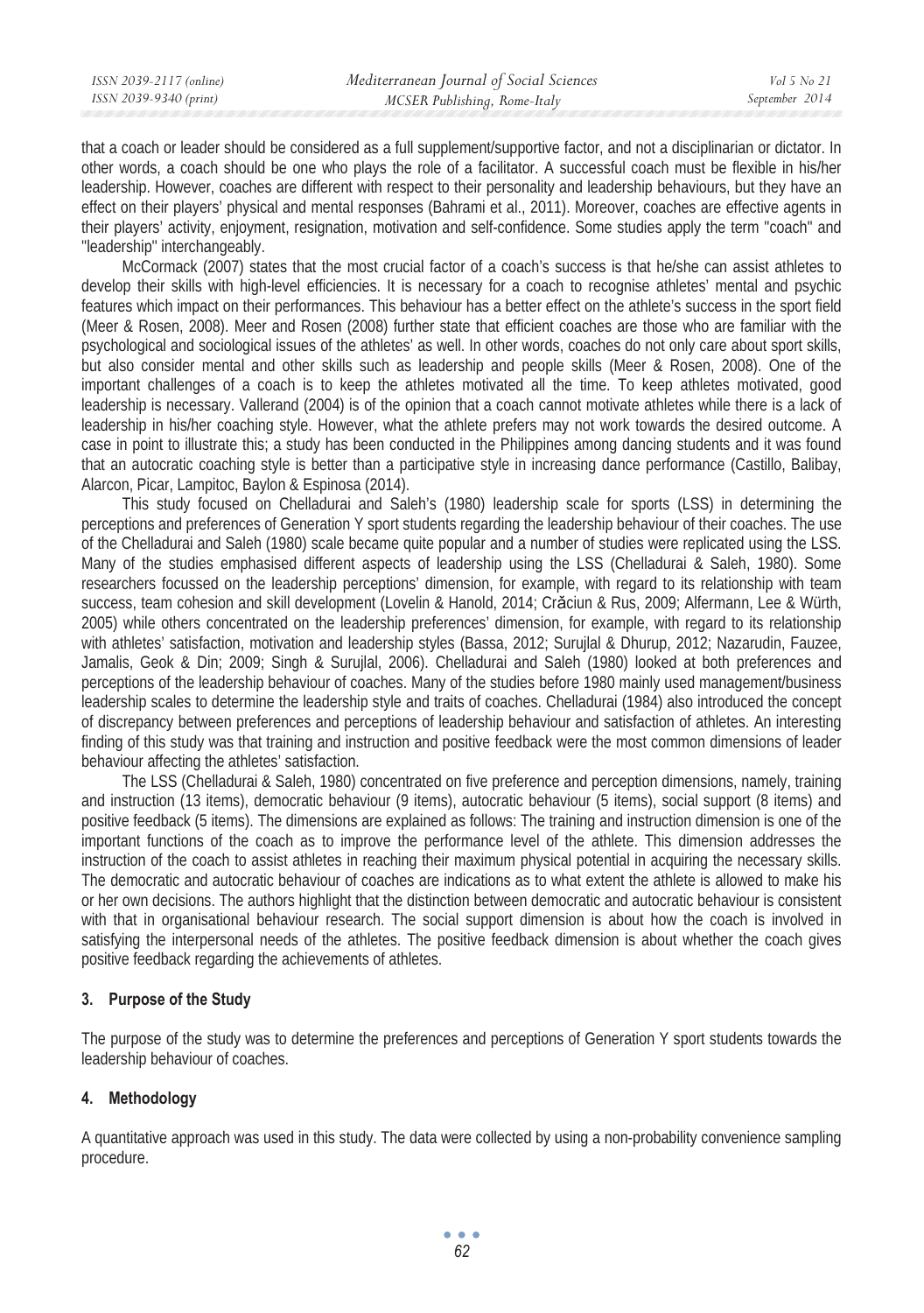### *4.1 Sample*

The sample for the study was Generation Y sport students of different sport codes from a South African higher education institution. The sample size was 161 sport students.

### *4.2 Instrument and procedure*

Chelladurai and Saleh's (1980) LSS, a 40-item instrument on leadership perceptions and preferences, was used to collect data for the study. Items in the scale were scored on a 5-point Likert scale,  $1 =$  never,  $2 =$  seldom,  $3 =$ occasionally, 4 = often and 5 = always. To assist the respondents in providing more "accurate" responses, seldom was also labelled as "25% of the time", occasionally as "about 50% of the time" and often as "about 75% of the time". An additional section requesting the demographic information from participants was added to the questionnaire. Sport management lecturers were requested to administer the questionnaire to their students immediately after their lectures. Ethical clearance was given by the institution concerned to conduct the study among sport students and the students were under no obligation to participate in the study. It was also conveyed to them that the confidentiality of students will be protected.

#### **5. Data Analysis**

The Statistical Package for Social Sciences (IBM SPSS 22) was used for the data analysis. Reliability tests were conducted to measure the internal reliability of the scales of the questionnaire. Frequency tables were used to report on the demographic data. Paired sample *t-*tests were conducted to identify any significant differences between the perceptions and preferences of students regarding the leadership behaviour of their coaches. Analysis of variance (ANOVA) was conducted to determine if perceptions and preferences of students regarding the leadership behaviour of coaches differed across the different sport codes.

#### **6. Results**

#### *6.1 Demographics*

The demographic information is provided in Table 1. Males constituted 54% of the sample and females 46%. The sample distribution consisted of 75% Black and 25% White students. Most of the student respondents played soccer, namely, 60 (36 %).

| Variable | Categor-ies      | Count | %  |
|----------|------------------|-------|----|
| Gender   | Male             | 89    | 54 |
|          | Female           | 77    | 46 |
| Race     | <b>Black</b>     | 124   | 75 |
|          | White            | 42    | 25 |
| Sport    | Rugby            | 21    | 13 |
|          | Soccer           | 60    | 36 |
|          | Netball          | 32    | 19 |
|          | <b>Athletics</b> | 13    | 8  |
|          | Hockey           | 17    | 10 |
|          | Other            | 23    | 14 |

**Table 1:** Demographic Information of Generation Y Sport Students

#### *6.2 The internal reliability values of the perception and preference scales*

The questionnaire was subjected to reliability testing. The overall perception scale and preference scale had Cronbach alpha values of .91 and .89 respectively, which were well above the cut-off point of .70 as suggested by Nunnally and Bernstein (1994). The Cronbach alpha values for the subscales values are provided in Table 2, which are all above .70.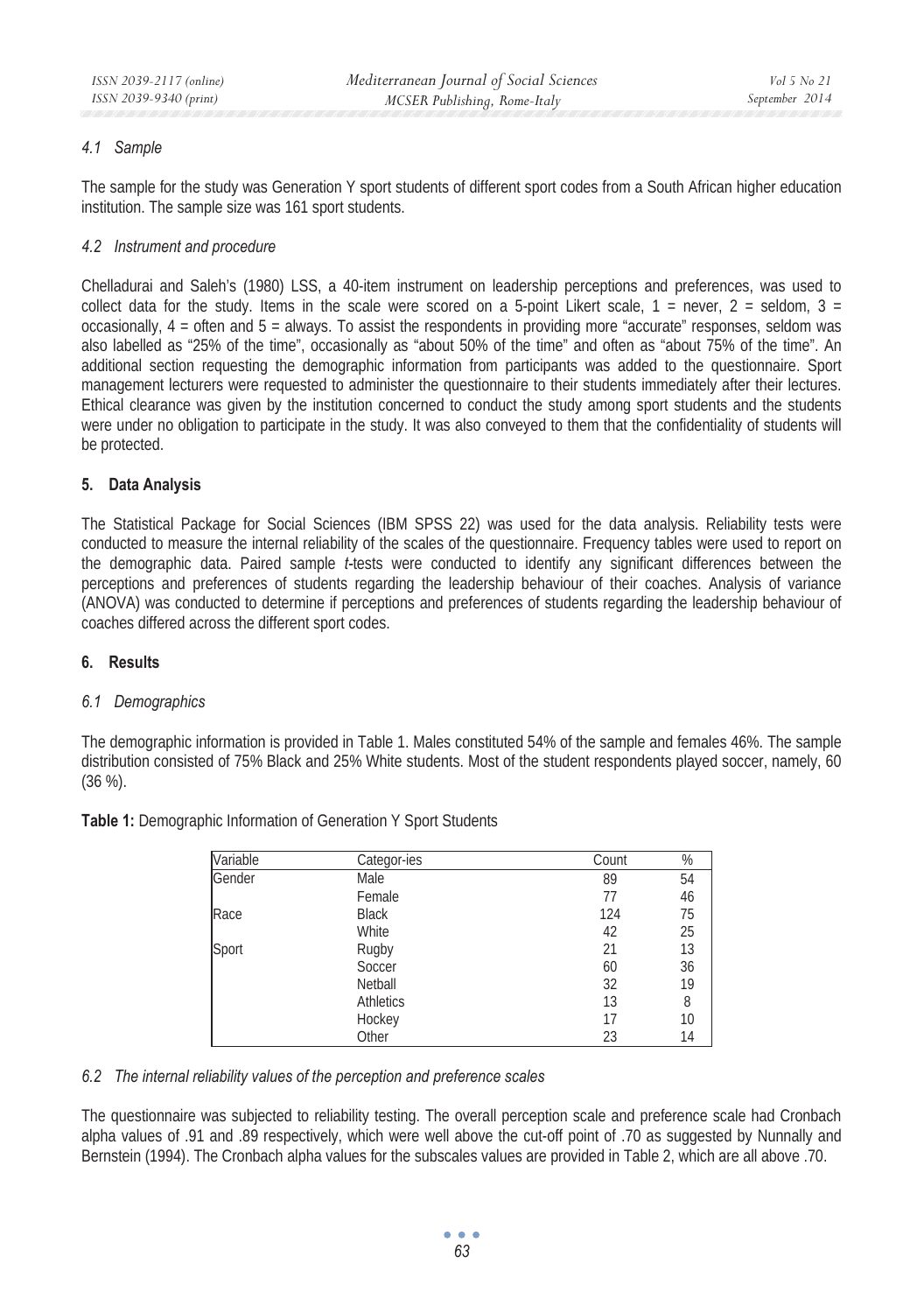# *September 2014*

#### *6.3 Perceptions and preferences of sport students of different sport codes*

The perceptions and preferences of sport students of different sport codes are presented in Table 3. The "other" group are students who participated in other sport codes, for example, such as table tennis and rowing. The athletics group had the highest mean values for all the perception dimensions regarding their coaches, except for the autocratic behaviour dimension. The training and instruction and the positive feedback dimensions had high preference mean values. Similar findings with regard to the training and instruction dimension were reported in other studies and this dimension is therefore very important to athletes (Chelladurai, 1984; Terry, 1984).

#### **Table 2:** Reliability Values of Subscales

| <b>Dimension</b>         | Number | Cronbach aplha values for Perceptions | Cronbach alpha values for Preferences |
|--------------------------|--------|---------------------------------------|---------------------------------------|
| Training and instruction |        | .88                                   |                                       |
| Democratic behaviour     |        | .87                                   | .83                                   |
| Autocratic behaviour     |        | 79                                    | .85                                   |
| Social support           |        | .84                                   | .86                                   |
| Positive feedback        |        | 78                                    | .83                                   |

**Table 3:** Perceptions and Preferences of Sport Students of Different Sport Codes

| Training and instruction | Mean Perc* | Mean Pref** | Democratic behaviour | Mean Perc | Mean Pref |
|--------------------------|------------|-------------|----------------------|-----------|-----------|
| Rugby                    | 3.95       | 4.12        | Rugby                | 3.14      | 3.60      |
| Soccer                   | 3.91       | 4.26        | Soccer               | 3.11      | 3.72      |
| Netball                  | 3.71       | 4.43        | Netball              | 3.16      | 3.83      |
| <b>Athletics</b>         | 4.13       | 4.29        | <b>Athletics</b>     | 3.83      | 3.96      |
| Hockey                   | 4.02       | 4.28        | Hockey               | 3.71      | 3.75      |
| Other                    | 3.87       | 4.33        | Other                | 3.04      | 3.91      |
| Autocratic behaviour     | Mean Perc  | Mean Pref   | Social behaviour     | Mean Perc | Mean Pref |
| Rugby                    | 2.66       | 2.29        | Rugby                | 2.97      | 3.13      |
| Soccer                   | 2.64       | 2.87        | Soccer               | 3.14      | 3.43      |
| Netball                  | 2.92       | 2.54        | Netball              | 3.28      | 3.28      |
| <b>Athletics</b>         | 2.76       | 3.38        | <b>Athletics</b>     | 3.61      | 3.61      |
| Hockey                   | 2.76       | 2.58        | Hockey               | 3.19      | 3.19      |
| Other                    | 2.62       | 2.23        | Other                | 3.13      | 3.13      |
| Positive feedback        | Mean Perc  | Mean Pref   |                      |           |           |
| Rugby                    | 3.89       | 4.24        |                      |           |           |
| Soccer                   | 4.04       | 4.23        |                      |           |           |
| Netball                  | 4.04       | 4.50        |                      |           |           |
| <b>Athletics</b>         | 4.03       | 4.53        |                      |           |           |
| Hockey                   | 4.28       | 4.33        |                      |           |           |
| Other                    | 4.06       | 4.47        |                      |           |           |

\*Perc = Perception; \*\*Pref = Preference

In this study all the mean preference values were greater than the mean perception values, except for hockey and netball on the autocratic behaviour dimension. Female students therefore had a lower preference for an autocratic leadership style.

## *6.4 Differences between the grouped dimensions of leadership behaviour*

Paired samples t-tests were conducted between the grouped dimensions of perceptions and preferences (being all sport codes combined in terms of preferences and perceptions) of sport students regarding the leadership behaviour of coaches. Table 4 shows that the autocratic behaviour dimension was the only dimension with an insignificant difference; all the other dimensions had significant differences. All the mean values of the perceptions of sport students were lower than the preferences of sport students regarding the leadership behaviour of coaches, as illustrated in Table 4. What this translates into are that athletes would prefer to be provided with more training and instruction, that the coach should be more democratic in his/her approach, that the coach should provide more social support and positive feedback. With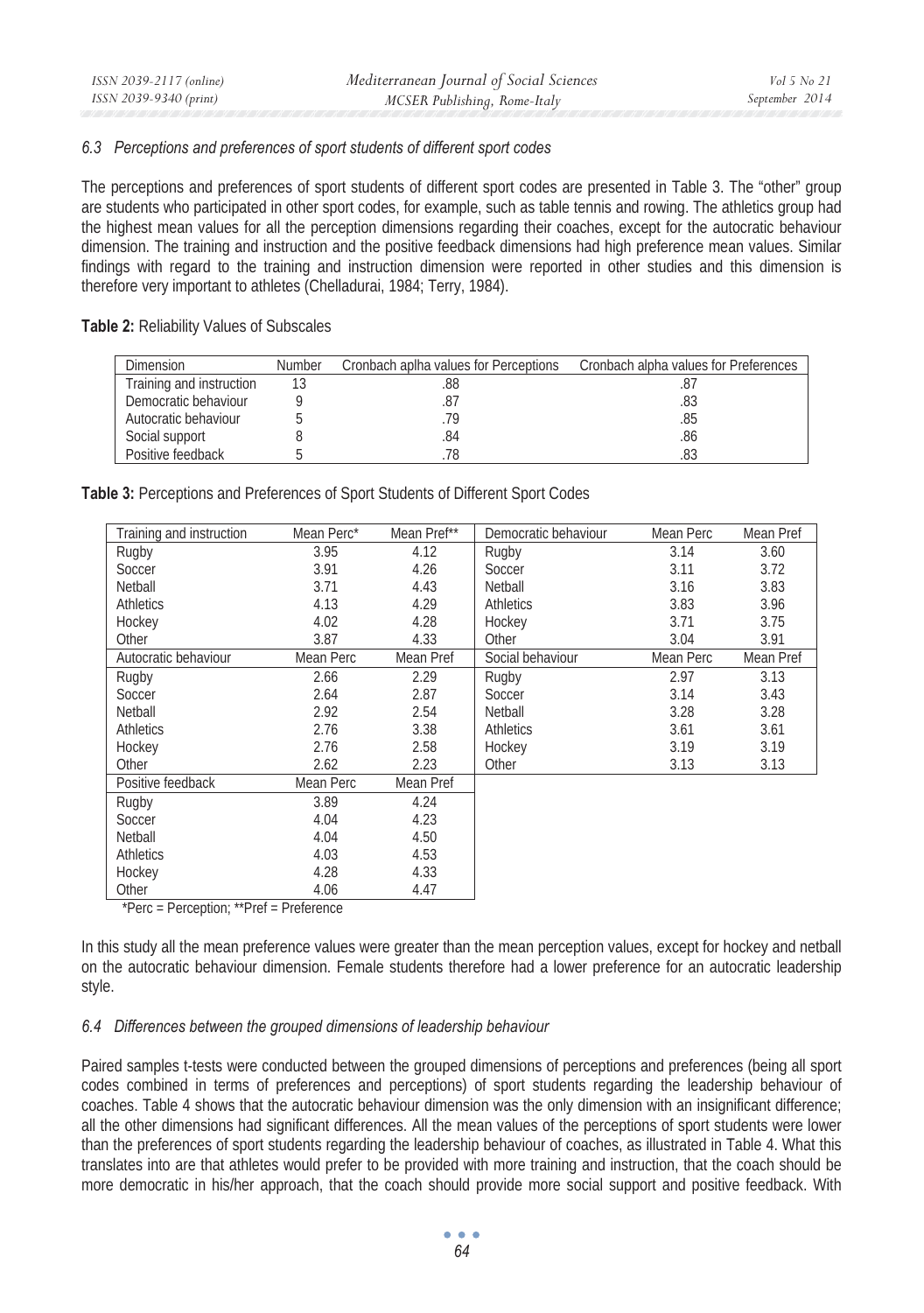| ISSN 2039-2117 (online) | Mediterranean Journal of Social Sciences | Vol 5 No 21    |
|-------------------------|------------------------------------------|----------------|
| ISSN 2039-9340 (print)  | MCSER Publishing, Rome-Italy             | September 2014 |

regard to autocratic behaviour, the coaches "met" the preferences of the sport students. The grouped mean values of the positive feedback subscale for both the perception and preference scales were the highest, that of 4.05 and 4.35 respectively. The grouped mean values of the autocratic behaviour subscales were the lowest, which bodes well for the coaches in terms of their democratic leadership behaviour.

**Table 4:** Differences between Grouped Mean Values of the Dimensions

| Paired samples t-test                           | Mean | Std. Dev. | Sig. (2-tailed) |
|-------------------------------------------------|------|-----------|-----------------|
| Pair 1: Perceptions - Training and instructions | 3.90 | .5855     | $.000*$         |
| Preferences - Training and instructions         | 4.29 | .5240     |                 |
| Pair 2: Perceptions - Democratic behaviour      | 3.31 | .7966     |                 |
| Preferences - Democratic behaviour              | 3.82 | .6079     | $.000*$         |
| Pair 3: Perceptions - Autocratic behaviour      | 2.67 | .8762     | .730            |
| Preferences - Autocratic behaviour              | 2.70 | 1.0537    |                 |
| Pair 4: Perceptions - Social support            | 3.07 | .8035     | $.001*$         |
| Preferences - Social support                    | 3.31 | .8755     |                 |
| Pair 5: Perceptions - Positive feedback         | 4.05 | .7341     | $.000*$         |
| Preferences - Positive feedback                 | 4.35 | .6550     |                 |

\*Significant (*p<*.05)

The ANOVA results of the differences of the grouped perceptions of all the sport students of the different sport codes are provided in Table 5. The democratic behaviour dimension had a significant difference caused by a significance difference between the athletics and soccer student groups. The multiple comparison table of the Tukey post-hoc test (table not provided) indicated that the perceptions of the soccer and athletics sport students differed significantly with regard to the democratic behaviour dimension. All the mean values of the athletics student sport group had higher mean values on the democratic behaviour dimension compared to the soccer sport student group. This indicates that the athletics sport student group perceived their coaches to be more democratic than that of the soccer sport student group. The ANOVA results of the differences of the grouped preferences of all the sport students of the different sport codes are provided in Table 6. The autocratic behaviour was the only one with a significant difference. This was caused by a significant difference between the athletics sport student group and the "other" sport student group. The multiple comparison table of the Tukey post-hoc test (table not provided) indicated that the preferences of the athletics sport student group differed significantly with that of the "other" sport student group on the autocratic dimension. The athletic sport student group preferred their coaches to be more autocratic compared to the "other" sport student group.

**Table 5:** ANOVA Results of Differences of the Grouped Perceptions of Athletes of the Different Sport Codes

| Dimension                | Sic<br>F-value   |
|--------------------------|------------------|
| Training and instruction | 1.072<br>.378    |
| Democratic behaviour     | $.009*$<br>3.171 |
| Autocratic behaviour     | 0.283<br>.922    |
| Social support           | 1.941<br>.090    |
| Positive feedback        | 0.546<br>741     |

\*Significant (*p<*.05)

**Table 6:** ANOVA Results of Differences of the Grouped Preferences of Athletes of the Different Sport Codes

| Dimension                | F-value | Sig     |
|--------------------------|---------|---------|
| Training and instruction | 0.869   | .503    |
| Democratic behaviour     | 0.997   | .421    |
| Autocratic behaviour     | 2.674   | $.024*$ |
| Social support           | 0.967   | .440    |
| Positive feedback        | 1.197   | 313     |

\*Significant (*p<*.05)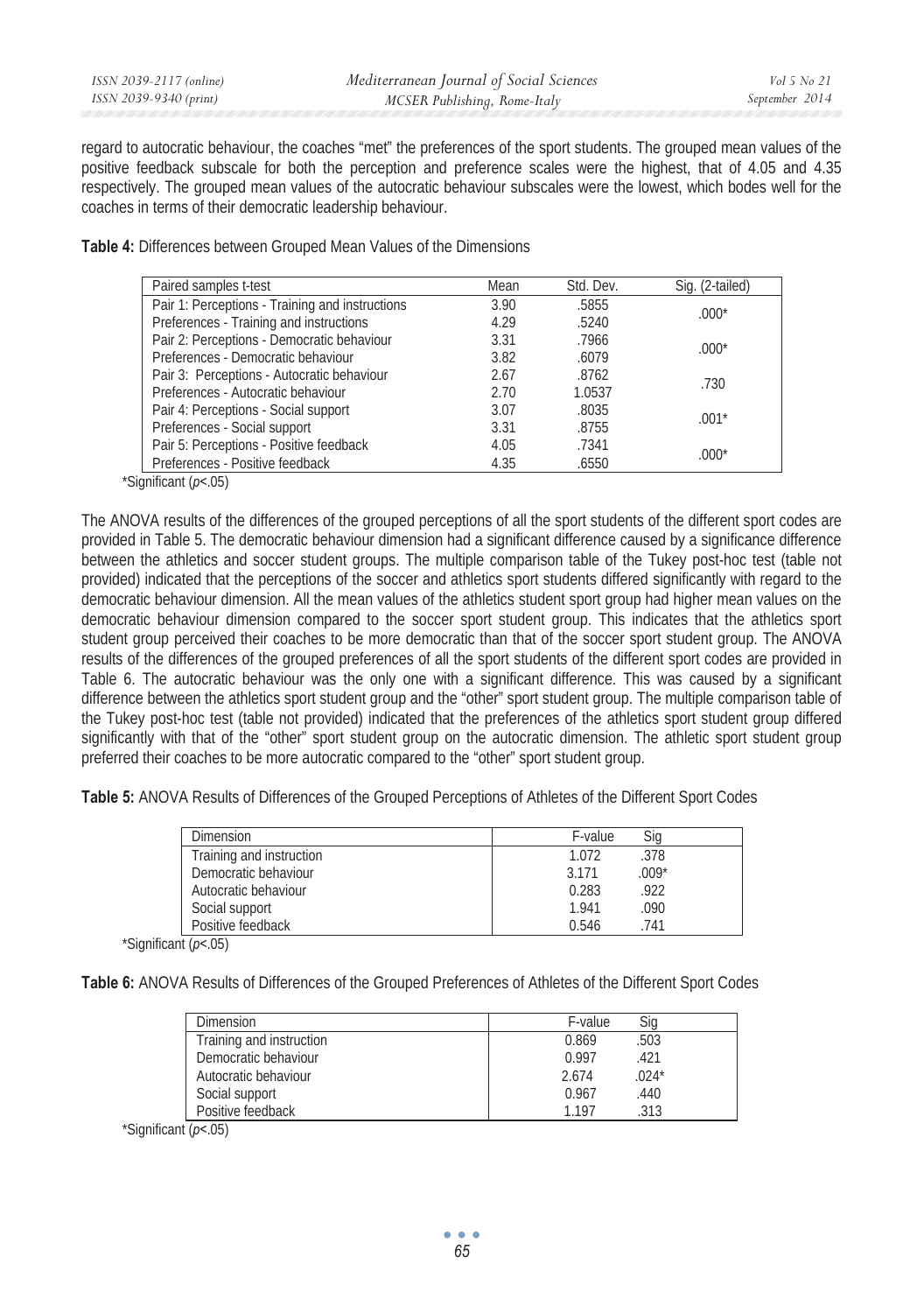#### *6.5 A comparison of an earlier study by Surujlal and Dhurup (2012) conducted in South Africa*

The results of a comparative study conducted among South African students by Surujlal and Dhurup (2012) in a context similar to this study are provided in Table 7. There were some differences between this study and that of Surujlal and Dhurup (2012) with regard to the mean and standard deviation values. It is important to note that the mean values of the study of Surujlal and Dhurup had to be reversed scored for comparison purposes. If one, for example, just had to compare the preferred social support behaviour of the coaches by students, then the mean value of this study is much in line with the study of Surujlal and Dhurup (2012), for example, on the social support dimension the mean value for this study was 3.31 and for the study of Surujlal and Dhurup (2012) it was 3.47. This translates into that the students in the case of the Surujlal and Dhurup (2012) study had a higher preference score for social support from their coaches.

**Table 7:** Comparison of Means and Standard Deviations of the Preference Scale of this Study with that of Surujlal and Dhurup (2012)

| <b>Dimension</b>         | Number of Respondents | Mean (Preferences) | <b>Standard Deviation</b> |
|--------------------------|-----------------------|--------------------|---------------------------|
| Training and instruction |                       |                    |                           |
| This study               | 166                   | 4.29               | .52                       |
| Surujlal and Dhurup      | 220                   | $3.89*$            | .69                       |
| Democratic behaviour     |                       |                    |                           |
| This study               | 166                   | 3.82               | .61                       |
| Surujlal and Dhurup      | 220                   | 3.54               | .69                       |
| Autocratic behaviour     |                       |                    |                           |
| This study               | 166                   | 2.70               | 1.05                      |
| Surujlal and Dhurup      | 220                   | 3.09               | .75                       |
| Social support           |                       |                    |                           |
| This study               | 166                   | 3.31               | .88                       |
| Surujlal and Dhurup      | 220                   | 3.46               | .66                       |
| Positive feedback        |                       |                    |                           |
| This study               | 166                   | 4.35               | .66                       |
| Surujlal and Dhurup      | 220                   | 4.02               | .83                       |

\*The legend used by Surujlal and Dhurup was 1=always and 5=never

This study used the opposite 1=never and 5=always

## **7. Discussion**

This study investigated the perceptions and preferences of sport students towards the leadership behaviour of coaches. For all the sport codes and the five dimensions it was found that the coach could do more, except for the autocratic behaviour dimension. In other words, the sport students expected that the coaches could do more in providing training and instruction, could be more democratic and social involved in his/her behaviour, could provide more feedback and could be less autocratic. Positive feedback was regarded as the most important in terms of the preferred coaching behaviour. This was a similar result of the study of Surujlal & Dhurup (2012). Findings will differ given differences with regard to, for example, the political conditions and cultural background of both the coach and athlete (Mji & Surujlal, 2013; Weiss & Ferrer-Caja, 2002), for example, Mji and Surujlal (2013) compared student-athlete preferences towards couching behaviour between India and South Africa and found differences which they argued were for reasons such as, for example, social and political factors. In this study there were no significant differences between athletics as a more individual sport, compared to all the other team sports. One of the challenges in team coaching is to achieve cohesion among players (Ramzaninezhad & Keshtan, 2009); where in the case of athletes the attention is more on the individual. The training and instruction dimension is very important in terms of the athletes and coach relationships, as this is one of the key aspects to superior performance of the athletes. However, the group difference of perceptions and preferences was significant in respect of training and instruction – see Table 4. The sport students expected more in terms of the training and instruction dimension. The coaches' leadership behaviour has been seen as too autocratic. But in many of the sport codes this seems to be the best or appropriate style to achieve desired outcomes (Castillo, Balibay, Alarcon, Picar, Lampitoc, Baylon & Espinosa, 2014).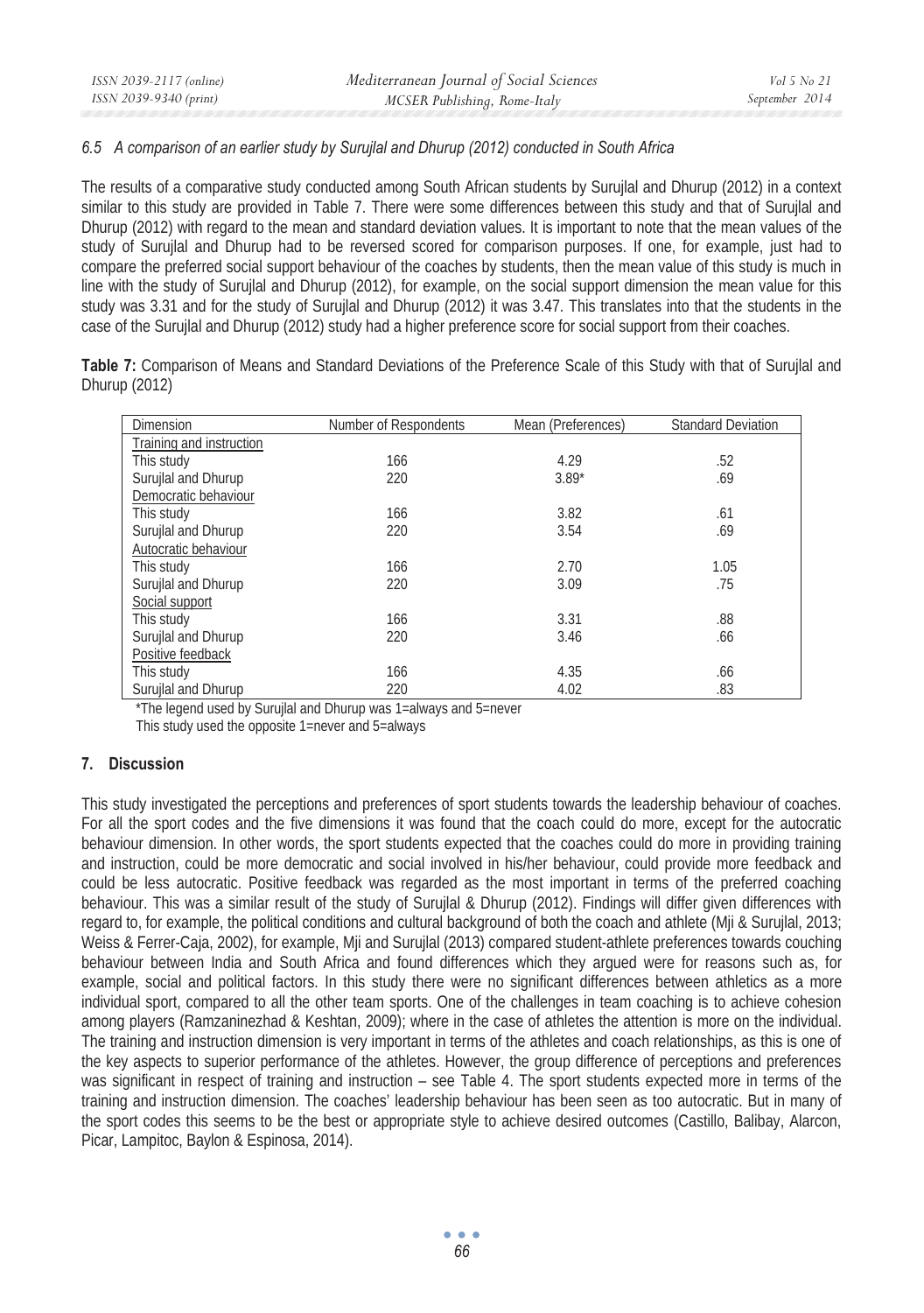#### **8. Limitations and Implications for Further Study**

The study did not address the issue of the level of satisfaction the student experienced or is currently experiencing from the leadership coaching behaviour of the coach. This is important to address in future studies. The sample was drawn from one higher education institution and the results cannot be generalised to other higher education institutions.

#### **9. Conclusion**

Sport coaches should have an informed idea of the perceptions and preferences of their sport students regarding their leadership and coaching behaviour or styles. Furthermore, they need to understand whether their leadership behaviour is appropriate to their particular sport code as to have a better relationship with their sport students. Some athletes have a preference for a particular leadership style and this can impact on the athlete's motivation and performance. There should be a match between the coach's leadership style and what is being preferred by the athletes so that the outcomes will be positive. However, this may not always be the case and the student athlete needs to be informed what to expect. It is important that coaches need to get feedback from athletes as to how these athletes perceive their leadership style, for example, is it viewed in a positive or negative light? There should also be an understanding of the kind of relationship that is acceptable and beneficial to both the coach and the athlete.

#### **References**

- Alfermann, D., Lee, M. & Würth, S. (2005). Perceived leadership behaviour and motivational climate as antecedents of adolescent athletes' skill development. *Athlete Insight: The Online Journal of Sport Psychology, 7*(2), 14-36.
- Bahrami, S., Zardoshtian, S. & Jourkesh, M. (2011). The effect of leadership on the motivation and satisfaction of Iranian women premier basketball league. *Annals of Biological Research*, *2*(4), 321-329.
- Bassa, M. (2012). Soccer coaching leadership styles and athletes satisfaction: review of literature. *International Journal of Social Sciences and Interdisciplinary Research, 1*(6), 10-20.
- Bennis, W. & Thomas, R. (2002). Crucibles of Leadership. *Harvard Business Review.* September, 1-8.
- Castillo, D., Balibay, M., Alarcon, J., Picar, J., Lampitoc, R., Baylon, M. & Espinosa, A. (2014). Autocratic and Participative Coaching Styles and Its Effects on Students' Dance Performance. *International Journal of Learning, Teaching and Educational Research, 3*(1), 32-44.
- Chelladurai, P. (1984). Discrepancy between Preferences and Perceptions of Leadership Behaviour and Satisfaction of Athletes in Varying Sports. *Journal of Sport Psychology, 6*, 27-41.
- Chelladurai. P. & Saleh, S. (1980). Dimensions of leader behavior in sports: Development of a leadership scale. *Journal of Sport Psychology*, *2*, 34-45.
- Crăciun, M. & Rus, C. (2009). The relationship between perceived coach leadership behaviours and team cohesion among Romanian athletes. *Revista Iberoamericana de Psicologia del Ejercicio y el Delporte, 4*(2), 217-231.
- Grandy, G. (2013). An exploratory study of strategic leadership in churches. *Leadership & Organization Development Journal, 34*(7), 616-638.
- Grandy, G. & Holton, J. (2013). Leadership development needs assessment in healthcare: a collaborative approach*. Leadership & Organization Development Journal, 34*(5), 427-445.
- Harter, N. (2003). Between Great Men and Leadership: William James on the Importance of Individuals. *Journal of Leadership Education, 2*(1), 3-12.
- Judge, T., Ilies, R., Bono, J. & Gerhardt, M. (2002). Personality and Leadership: A Qualitative and Quantitative Review. *Journal of Applied Psychology, 87*(4), 765-780.
- Lynham, S. & Chermack, T. (2006). Responsible Leadership for Performance: A Theoretical Model and Hypothesis. *Journal of Leadership & Organizational Studies, 12*(4), 73-88.
- Lovelin, M. & Hanold, M. (2014). Female Sport Leaders' Perceptions of Leadership and Management: Skills and Attitudes and Success. *Global Sport Business Journal, 2*(1), 14-29.
- McCormack, P. (2007). *A Study of the Leadership and Coaching Behaviours of High Level Hurling Coaches.* (Master's thesis). Waterford Institute of Technology.
- McMurray, A., Islam, M., Sarros, J. & Pirola-Merlo, A. The impact of leadership on workplace climate and performance in a non-profit organization. *Leadership & Organization Development Journal, 33*(6), 522-549.
- Meer, J. & Rosen, H. (2008). The Impact of Athletic Performance on Alumni Giving: An Analysis of Micro Data. CEPS Working Paper No. 162.
- Mji, A. & Surujlal, J. (2013). Leadership Behaviour of Student-Athletes: A Comparative Study of South Africa and India. *Mediterranean Journal of Social Sciences, 4*(11), 81-9.
- Mousavi, S. & Meshkini, A. (2011). The Relationship between Coaches' Leadership Behaviour with the Athletes' Sex and Age. *International Journal of Academic Research in Business and Social Science, 1*(3), 337-341.